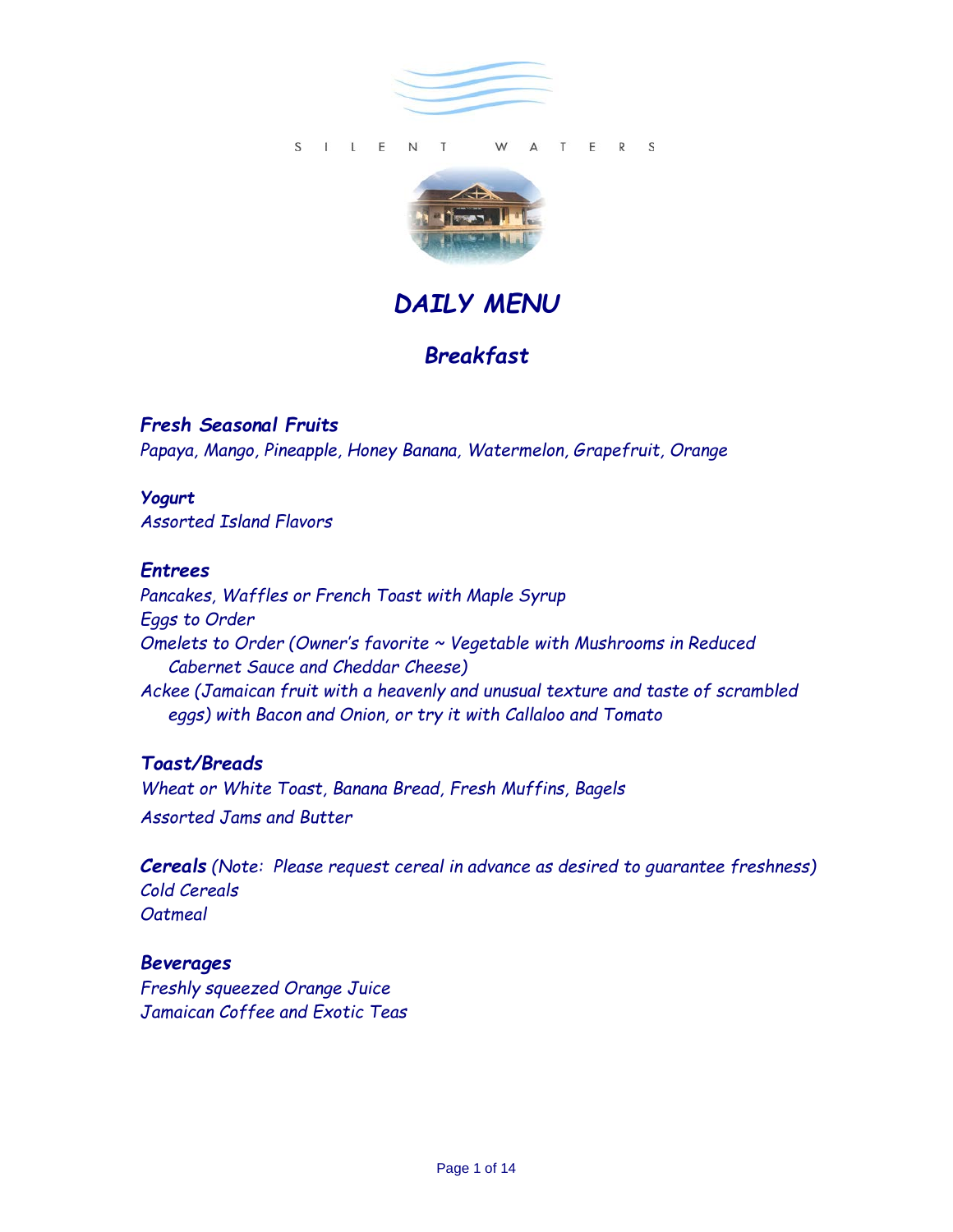



# *DAILY MENU (1)*

#### *Lunch*

*Soup Cold Cucumber Soup Entree Caesar Salad with Grilled Chicken Breast* 

### *Dinner*

*Hors d'oeuvres Bruschetta Spicy Chicken Spring Rolls* 

*Salad* 

# *Heart of Palm Salad Entrée\* Seafood medley of Lobster, Mussels and Snapper Nuggets sauteed with White Wine and a Garlic Sauce with a hint of Cream Steamed Fresh Garden Vegetables Dessert*

*Banana's Foster (caramelized honey bananas with a hint of rum, ala mode) or Mango Foster as an alternate (Owner's favorite)*

#### *Beverages*

*Assorted Flavored Herbal Iced Teas Assorted Fresh Tropical Fruit Drinks such as Coconut Water and Soursop (some Jamaicans call soursop juice 'Nerve Juice' because it calms your nerves) Jamaican Coffee, Exotic Teas*

*Vegetarian (see Vegetarian Daily Menu for selections)*

*\*Note: Lobster is out of season April 1 – June 30 and, therefore, is unavailable to our guests during that period.*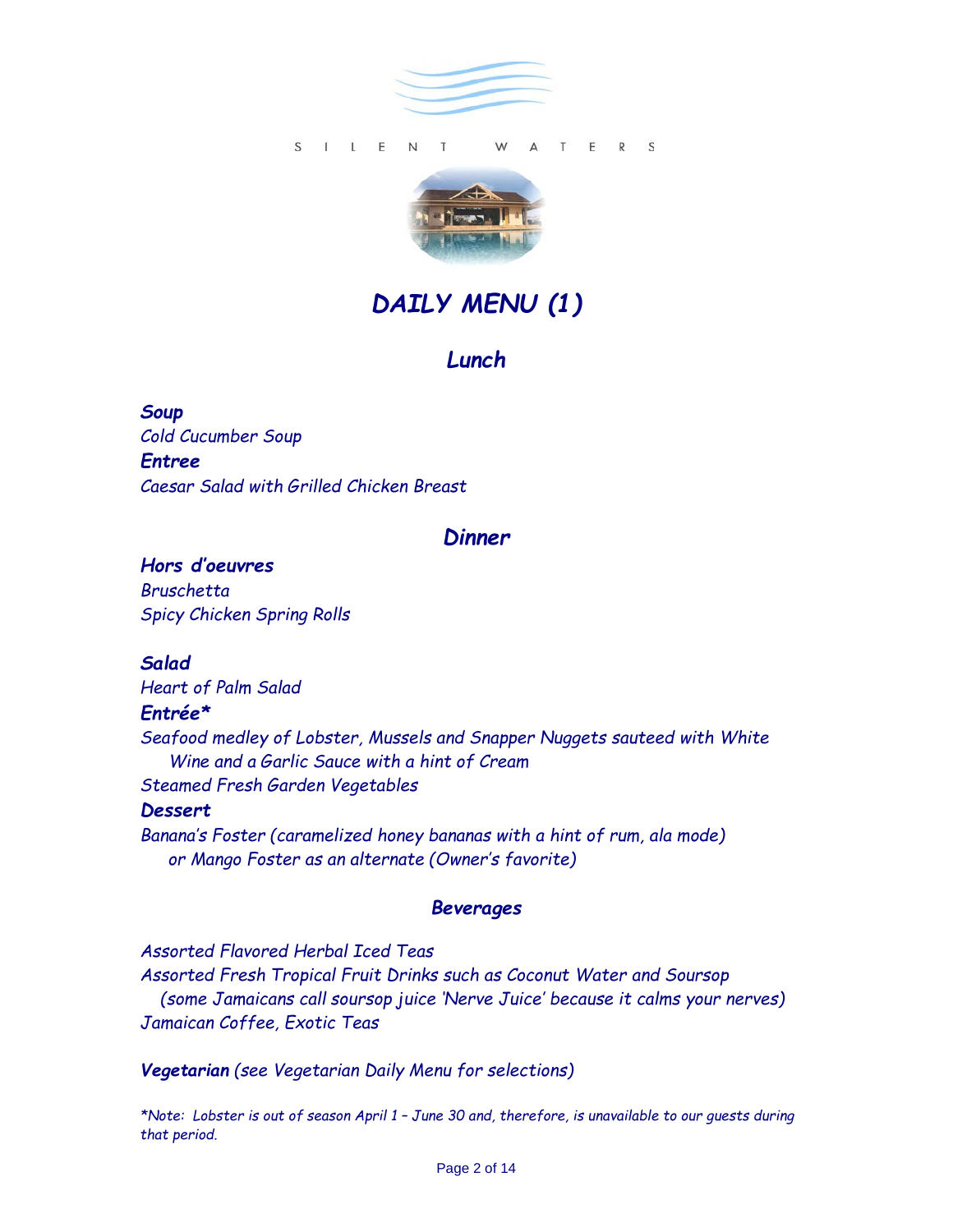



# *DAILY MENU (2)*

# *Lunch*

#### *Salad*

*Tomato and Goat Cheese Salad with Basil Vinaigrette Dressing Entree Red Snapper steamed in Coconut Milk with Jasmine Rice and Sauteed Callaloo*

# *Dinner*

#### *Hors d'oeuvres*

*Skewered Marinated Chicken Kabobs with Pepper and Onion and Dipping Sauce Crabmeat Croustades* 

#### *Soup*

*Gingered Pumpkin Soup Entrée (Premium of \$10.00 per person) Garlic and Rosemary Rubbed Beef Tenderloin grilled, served with a Cabernet Mushroom Reduction Sauce, Creamed Potatoes and Buttered Carrots Dessert* 

*Chocolate Mousse* 

#### *Beverages*

*Assorted Flavored Herbal Iced Teas Assorted Fresh Tropical Fruit Drinks such as Coconut Water and Soursop (some Jamaicans call soursop juice 'Nerve Juice' because it calms your nerves) Jamaican Coffee, Exotic Teas*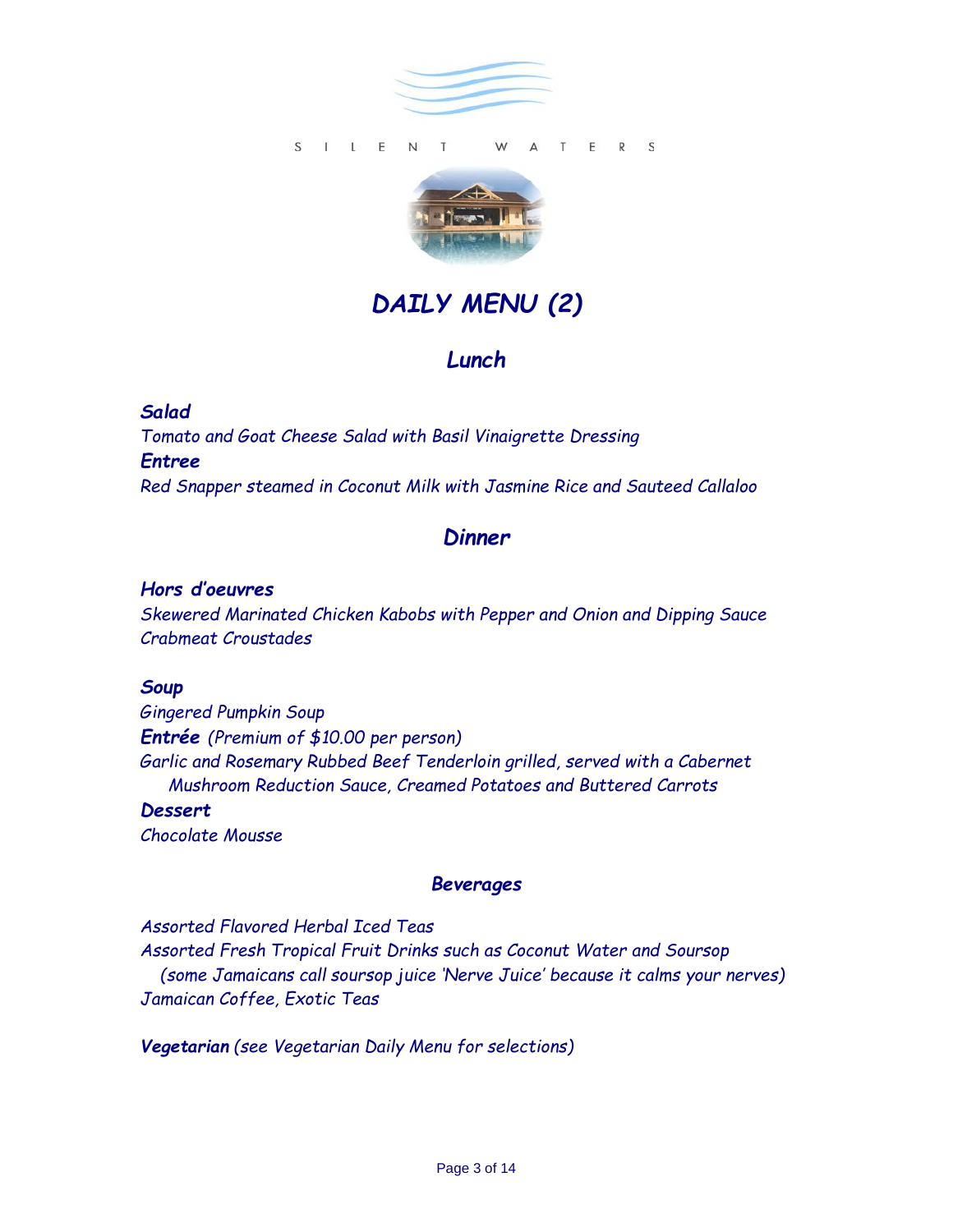



# *DAILY MENU (3)*

# *Lunch*

#### *Salad*

*Tomato and Cucumber Salad* 

#### *Entree*

*Linguini with Shrimp marinated in Lime, Tequila and Garlic with a White Wine Reduction Sauce, finished with a hint of Cream.* 

# *Dinner*

#### *Hors d'oeuvres*

*Large Spicy Shrimp with Cocktail Sauce Humus Dip with Garlic Toasted Pita Points* 

# *Salad*

*Mixed Green Salad with Papaya Lime Vinaigrette Dressing* 

#### *Entrée*

*Chicken Caruso (marinated chicken breast with garlic, onion and olive oil, sautéed with pancetta, tomato white wine, butter and capers), served with Steamed Broccoli* 

*Dessert Keylime Pie* 

#### *Beverages*

*Assorted Flavored Herbal Iced Teas* 

*Assorted Fresh Tropical Fruit Drinks such as Coconut Water and Soursop (some Jamaicans call soursop juice 'Nerve Juice' because it calms your nerves) Jamaican Coffee, Exotic Teas*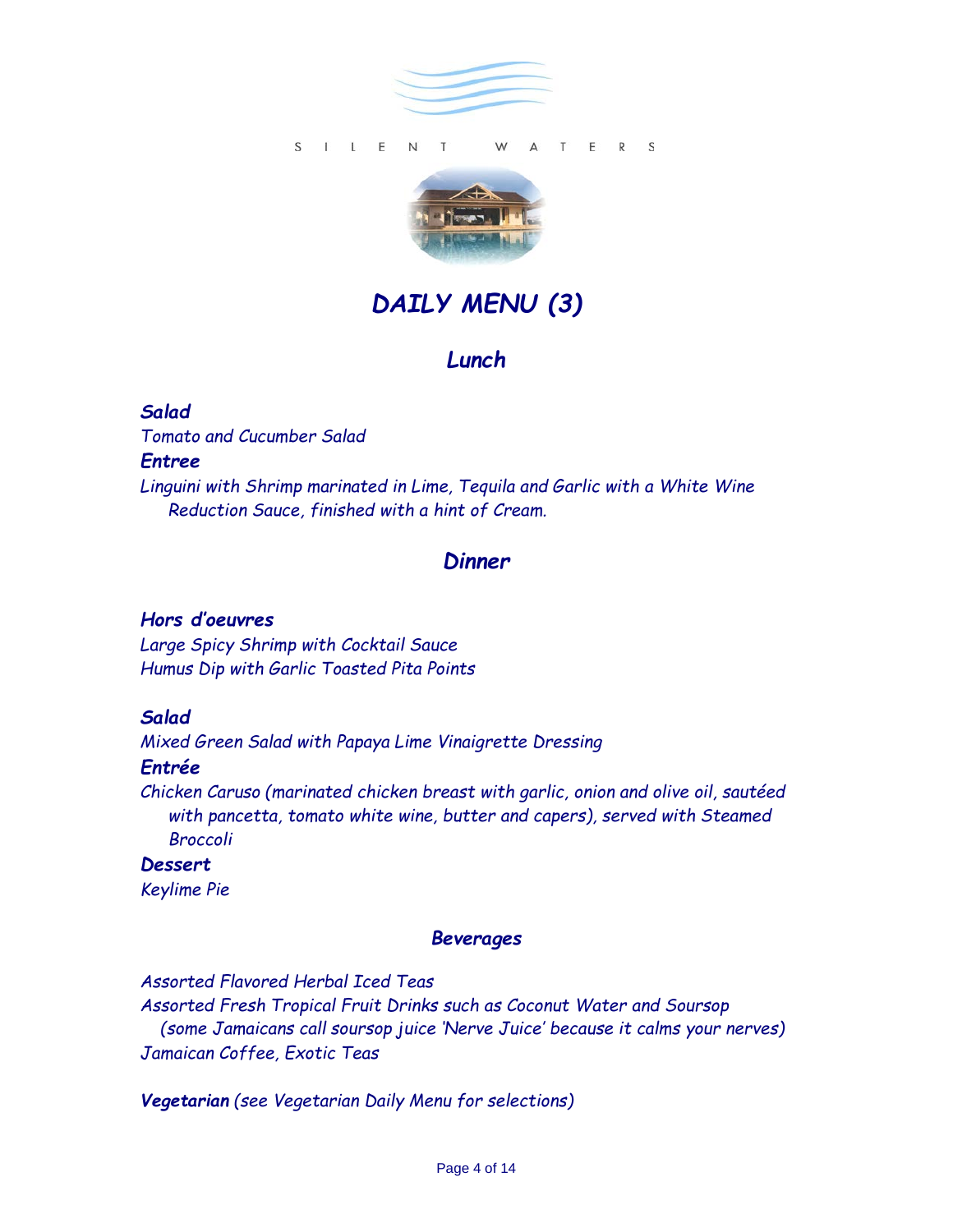



# *DAILY MENU (4)*

# *Lunch*

### *Entree*

*Marinated Grilled Chicken Breast Sandwich with Pesto Aioli on French Bread, with Mustard Dill Potato Salad* 

# *Dinner*

### *Hors d'oeuvres*

*Spicy Meatballs in a Sweet and Sour Sauce Callaloo Dip (Jamaican Spinach) with Crudites* 

#### *Salad*

*Scallop Ceviche (scallops marinated in lime juice with hot chili, onion, cilantro and diced sweet pepper) Entree (Premium of \$5.00 per person) Leg of Lamb Roast with Rosemary Sauce, Roasted Sweet Potatoes and Green Beans Dessert Chocolate Pecan Cake with Bourbon Cream* 

# *Beverages*

*Assorted Flavored Herbal Iced Teas Assorted Fresh Tropical Fruit Drinks such as Coconut Water and Soursop (some Jamaicans call soursop juice 'Nerve Juice' because it calms your nerves) Jamaican Coffee, Exotic Teas*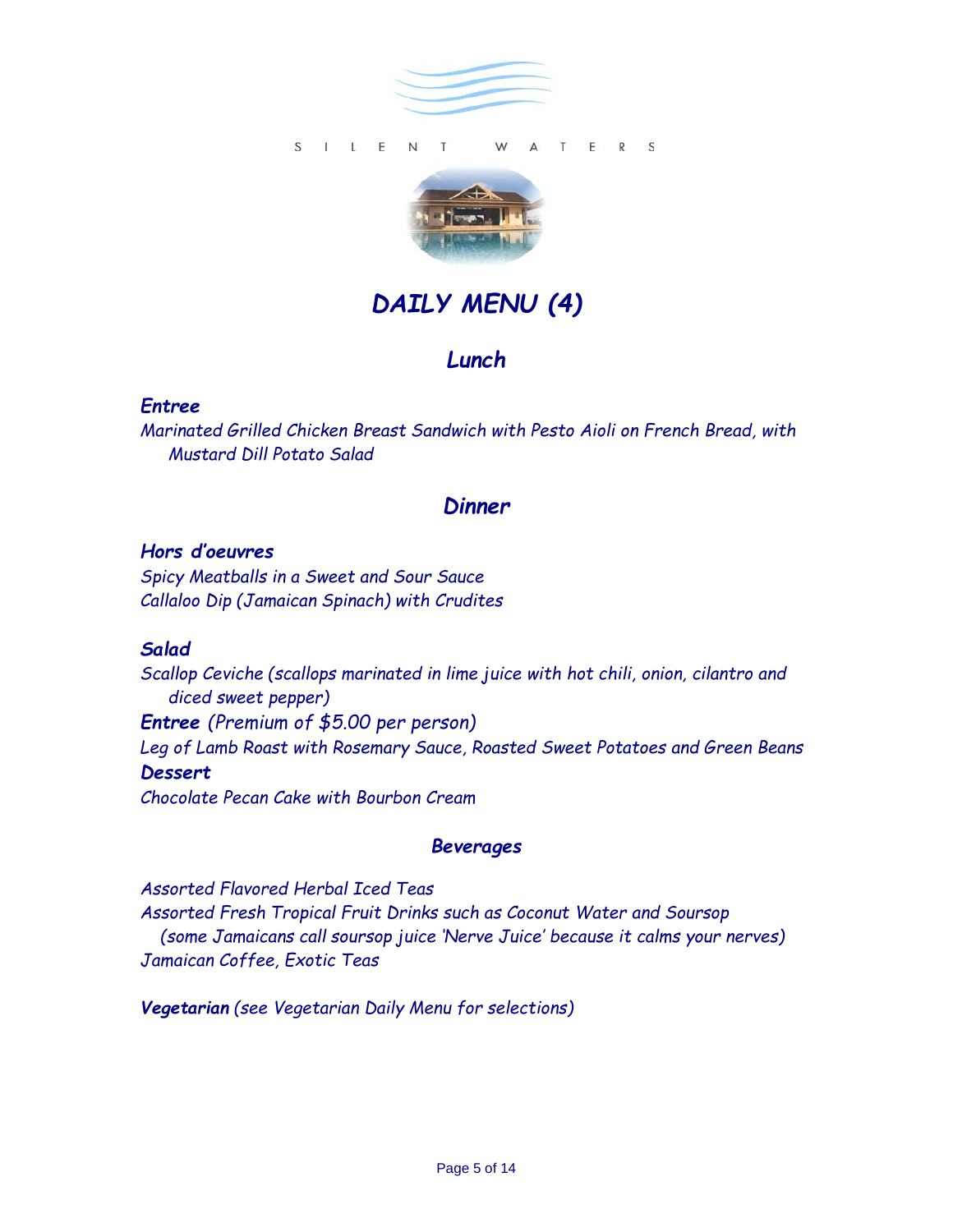



# *DAILY MENU (5)*

# *Lunch*

#### *Entree*

*Boneless Chicken Breast rolled and stuffed with Shrimp served in a pool of Roasted Red Pepper Sauce, with a medley of Steamed Vegetables* 

# *Dinner*

#### *Hors d'oeuvres*

*Mango and Brie Quesadilla with Tomato Salsa Spicy Chicken Wings with Dipping Sauce* 

#### *Soup*

*Pepperpot Soup (the Caribbean's favorite soup that dates back to the Arawak Indians, made with callaloo [variety of spinach], okra and hot pepper, with a vegetable broth and dumplings)* 

#### *Entree*

*Pan-Seared Red Snapper in Butter, finished with Lime, served with Herb-Seasoned Rice, Julienne of Carrot and Zucchini Squash* 

#### *Dessert*

*Passion Fruit Pie (similar to Key Lime but made with passion fruit)*

#### *Beverages*

*Assorted Flavored Herbal Iced Teas* 

*Assorted Fresh Tropical Fruit Drinks such as Coconut Water and Soursop (some Jamaicans call soursop juice 'Nerve Juice' because it calms your nerves) Jamaican Coffee, Exotic Teas*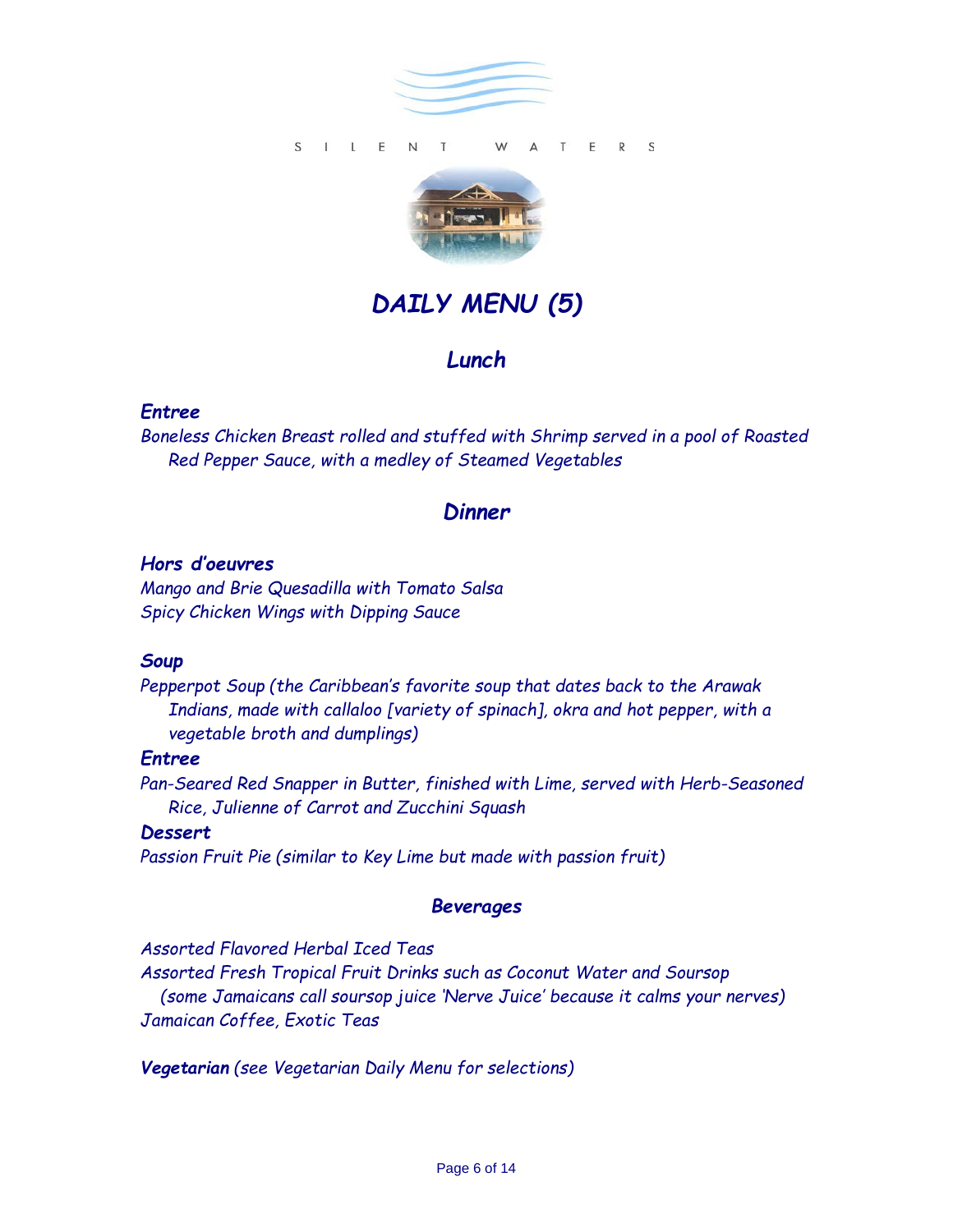



# *DAILY MENU (6)*

# *Lunch*

# *Entrée*

*Caribbean Chicken Salad (marinated boneless grilled chicken breast tossed with Chef Marlon's honey, ginger-based dressing with tamarind and jerk spice) with a grilled Slice of Pineapple, can be served on a bed of lettuce or as a sandwich on a soft roll.*

# *Dinner*

# *Hors d'oeuvres*

*Hot Crabmeat Dip with Garlic Toast Points Cucumber Cups with Salmon Mousse*

# *Salad*

*Heart of Palm with Artichoke Vinaigrette Entrée\* (Premium of \$7.00 per person) Grilled Lobster Tail with Drawn Butter, served with Vegetable Couscous and French Green Beans* 

*Dessert Crepes Suzette* 

#### *Beverages*

*Assorted Flavored Herbal Iced Teas Assorted Fresh Tropical Fruit Drinks such as Coconut Water and Soursop (some Jamaicans call soursop juice 'Nerve Juice' because it calms your nerves) Jamaican Coffee, Exotic Teas*

#### *Vegetarian (see Vegetarian Daily Menu for selections)*

*\*Note: Lobster is out of season April 1 – June 30 and, therefore, is unavailable to our guests during that period.*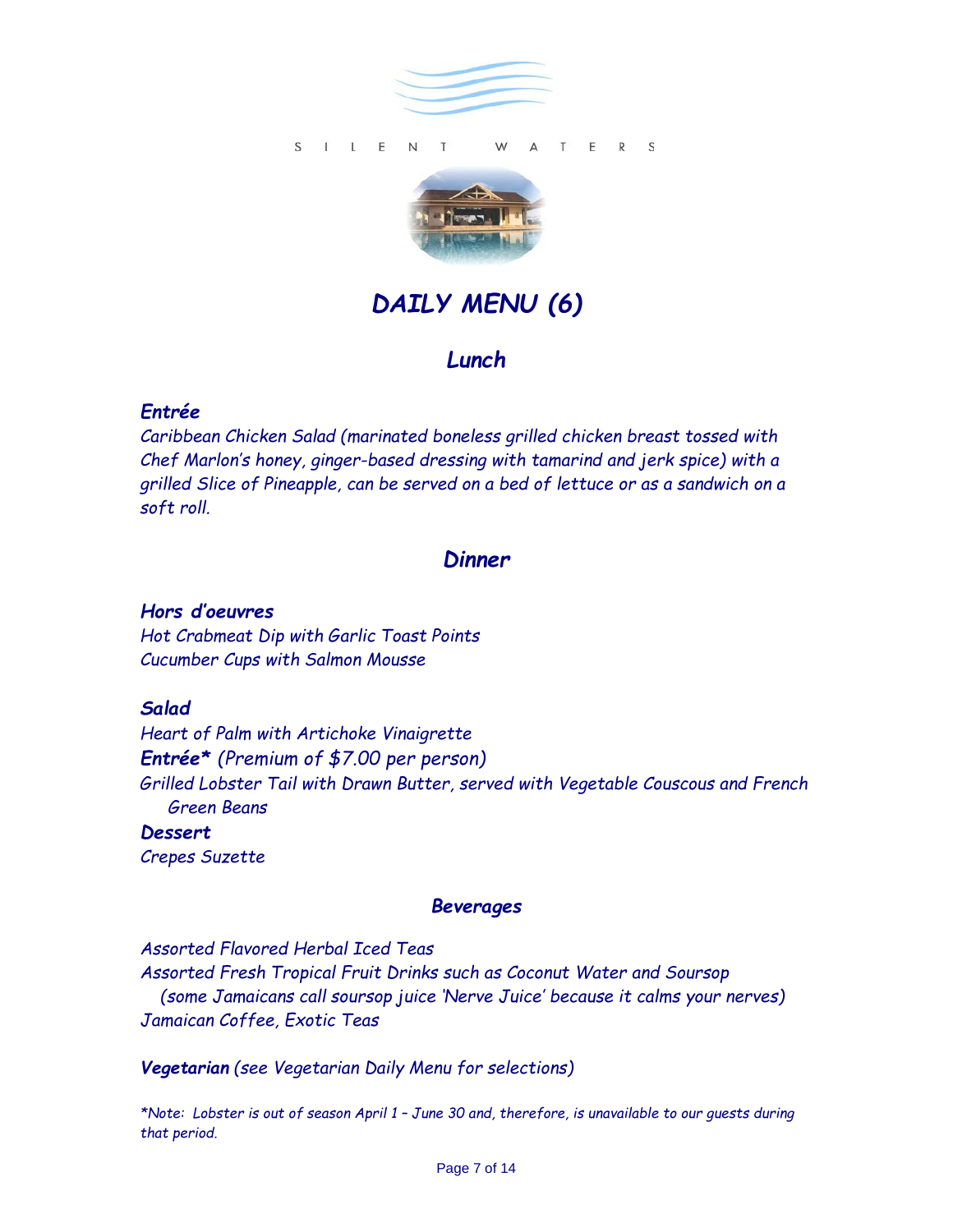

#### S I L E N T T E R S W  $\triangle$



# *DAILY MENU (7)*

# *Lunch*

#### *Soup*

*Gazpacho* 

#### *Entree*

*Crab Cakes with a Chile Aioli served with Corn Salsa and a Petite Garden Salad* 

# *Dinner*

#### *Hors d'oeuvres*

*Skewered Chicken Satay with Peanut Sauce Smoked Marlin Dip with Crudites* 

#### *Salad*

*Gingered Pumpkin Soup Entree (Premium of \$5.00 per person) Grilled Leg of Lamb rubbed with Rosemary and Garlic, served with Mint Sauce, Gratin of Potato and grilled Zucchini and Tomato* 

#### *Dessert*

*Cheesecake with Passion Fruit Sauce* 

#### *Beverages*

*Assorted Flavored Herbal Iced Teas Assorted Fresh Tropical Fruit Drinks such as Coconut Water and Soursop (some Jamaicans call soursop juice 'Nerve Juice' because it calms your nerves) Jamaican Coffee, Exotic Teas*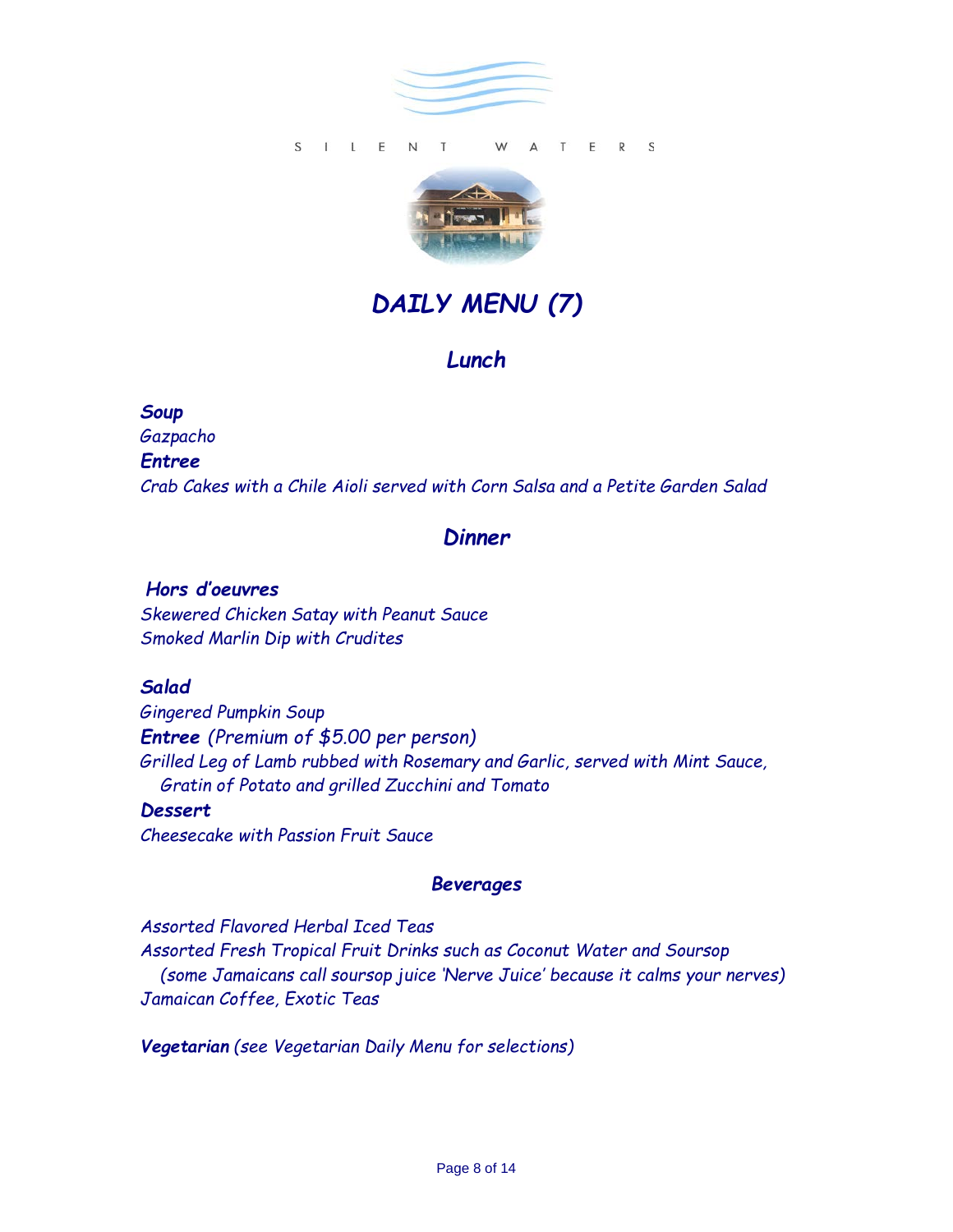



*DAILY MENU (8) Taste of Jamaica*

# *Lunch*

#### *Entree*

*Jerk Chicken (chicken marinated with Jamaican jerk seasoning of scotch bonnet peppers) served not too spicy, with sauce on the side for those who enjoy the heat.*

*Choice of Rice and Peas (a typical Jamaican dish of red beans and rice) or Roasted Potatoes and Summer Slaw*

# *Dinner*

### *Hors d'oeuvres*

*Seafood Stuffed Mushrooms Em panadas (meat or vegetable-filled pastries)*

#### *Salad*

*Tossed Garden Salad with Toasted Walnuts and Balsamic Vinaigrette Entrée* 

*Grilled Grouper served on a bed of sauteed Callaloo, topped with Fresh Papaya, Mango Salsa (callaloo is like a cross between spinach and swiss chard)*

#### *Dessert*

*Rum Cake* 

#### *Beverages*

*Assorted Flavored Herbal Iced Teas Assorted Fresh Tropical Fruit Drinks such as Coconut Water and Soursop (some Jamaicans call soursop juice 'Nerve Juice' because it calms your nerves) Jamaican Coffee, Exotic Teas*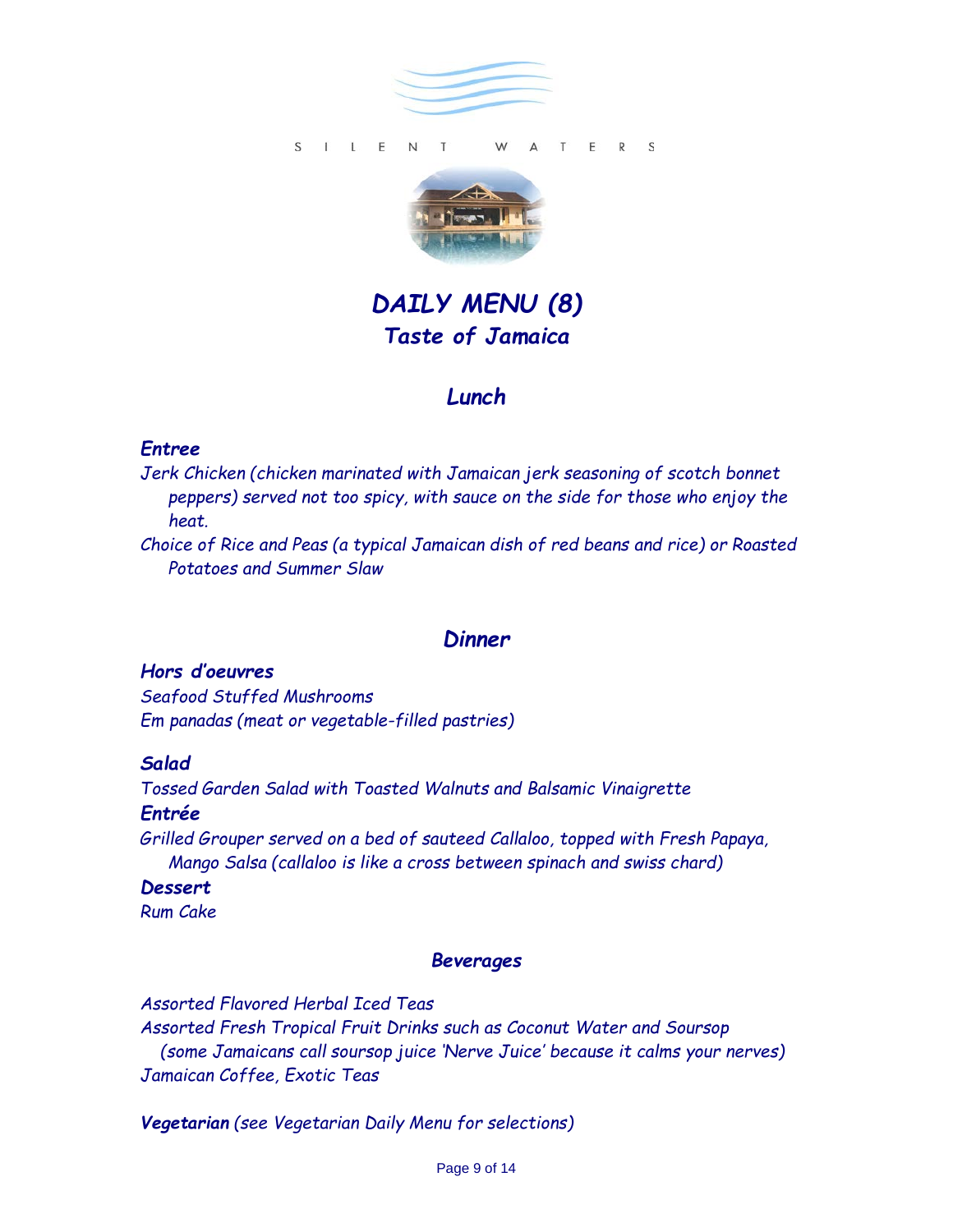



# *DAILY MENU (9)*

# *Lunch*

#### *Soup*

*Chilled Chile Papaya Soup Entree Tuscan Marinated Grilled Shrimp on a bed of Mixed Green Salad with Tomato, Avocado (aka pear in Jamaica), Red Onion, Balsamic Vinaigrette* 

### *Dinner*

#### *Hors d'oeuvres*

*Coconut Shrimp with Mango Sauce Bacon Wrapped Plaintains*

#### *Soup*

*Carrot, Tomato Soup Entrée Barbecued Baby Back Ribs, Baked Potato, sautéed Green Beans with a Shallot Brown Butter Sauce*

#### *Dessert Crème Brulee*

# *Beverages*

*Assorted Flavored Herbal Iced Teas Assorted Fresh Tropical Fruit Drinks such as Coconut Water and Soursop (some Jamaicans call soursop juice 'Nerve Juice' because it calms your nerves) Jamaican Coffee, Exotic Teas*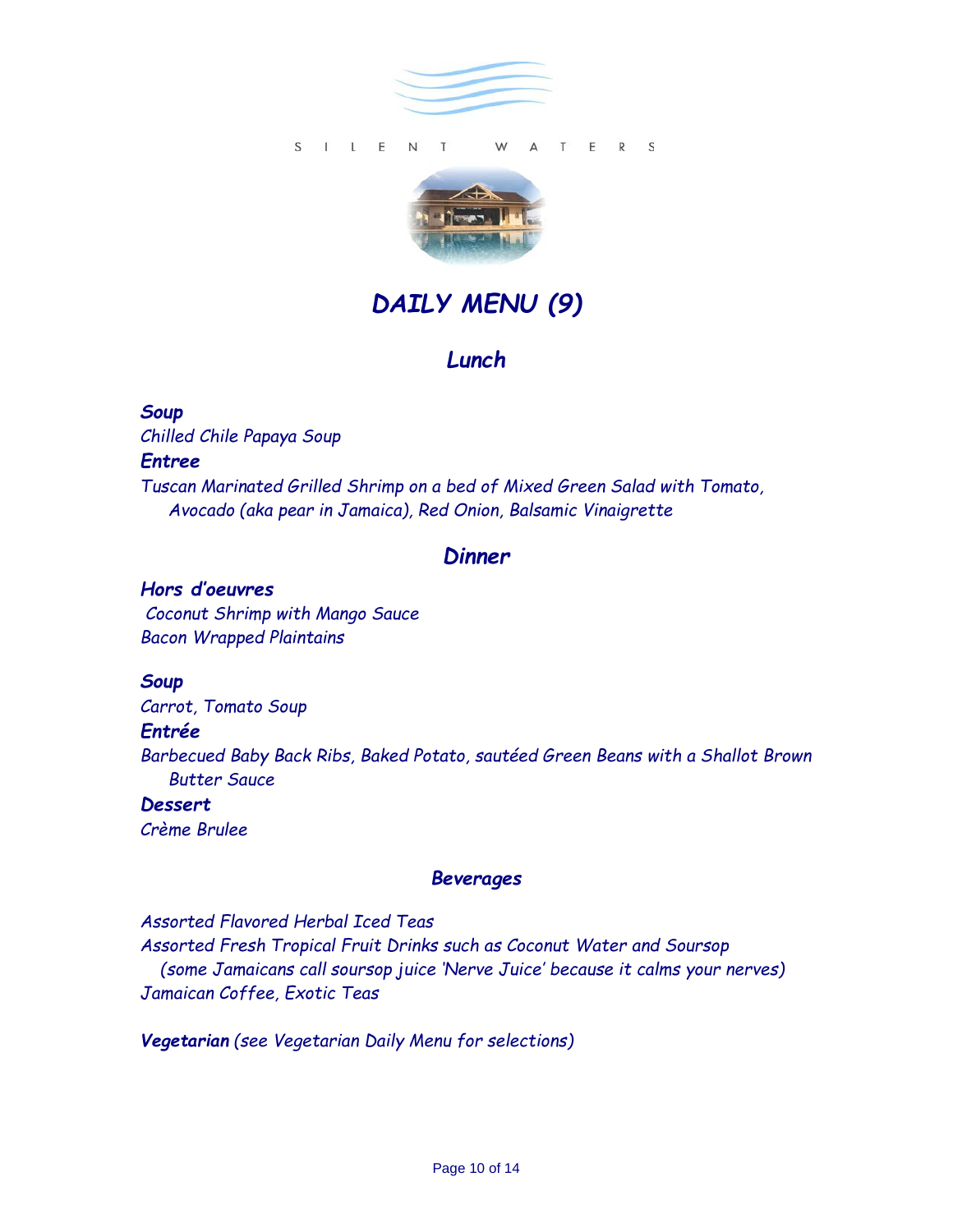



# *DAILY MENU (10)*

# *Lunch*

# *Entrée*

*Cuban Sandwiches (spice rubbed slow cooked pork shoulder, sliced) with Ham, Swiss Cheese and Pickles all toasted and melted together, with Caribbean Cole Slaw and Fried Plantain* 

# *Dinner*

#### *Hors d'oeuvres*

*Beef Skewers with Honey Soy Dipping Sauce Guacamole with Tortilla Chips*

#### *Salad*

*House Salad with Butter Greens, Tomato and Cucumber, Mustard Vinaigrette* 

#### *Entrée*

*Chef Marlon's Boca Shrimp (jumbo Tuscan-marinated shrimp) sautéed Julienne of Carrot and Sweet Peppers*

*Dessert Chocolate Mousse*

# *Beverages*

*Assorted Flavored Herbal Iced Teas Assorted Fresh Tropical Fruit Drinks such as Coconut Water and Soursop (some Jamaicans call soursop juice 'Nerve Juice' because it calms your nerves) Jamaican Coffee, Exotic Teas*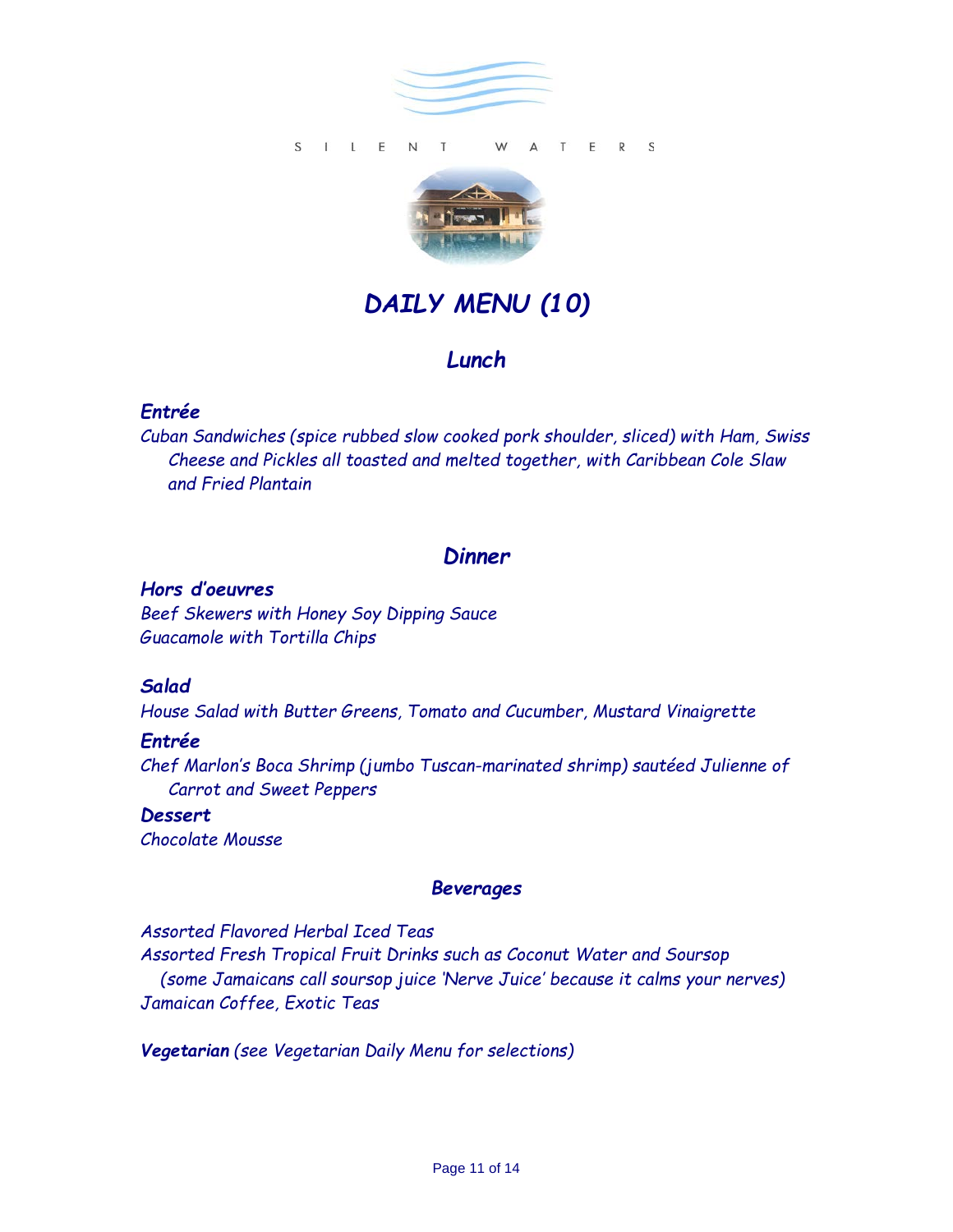

S I L E N T T E R S W  $\triangle$ 



# *DAILY MENU (11)*

# *Lunch*

# *Entrée*

*Salad Nicoise (spinach salad with blanched haricot verts, quartered hard boiled egg, roasted small Irish potato, quartered tomato, anchovy, topped with slices of Ahi Tuna pan-seared medium rare with a mustard vinaigrette)* 

# *Dinner*

#### *Hors d'oeuvres*

*Cucumber Cups with Smoked Salmon Mousse Shrimp Satay with Ginger Tamarind Sauce*

*Soup*

*Red Bean Soup Entrée Jerk Pork Tenderloin with Garlic Mashed Potatoes and Zucchini Curls Dessert Coconut Cream Pie*

#### *Beverages*

*Assorted Flavored Herbal Iced Teas Assorted Fresh Tropical Fruit Drinks such as Coconut Water and Soursop (some Jamaicans call soursop juice 'Nerve Juice' because it calms your nerves) Jamaican Coffee, Exotic Teas*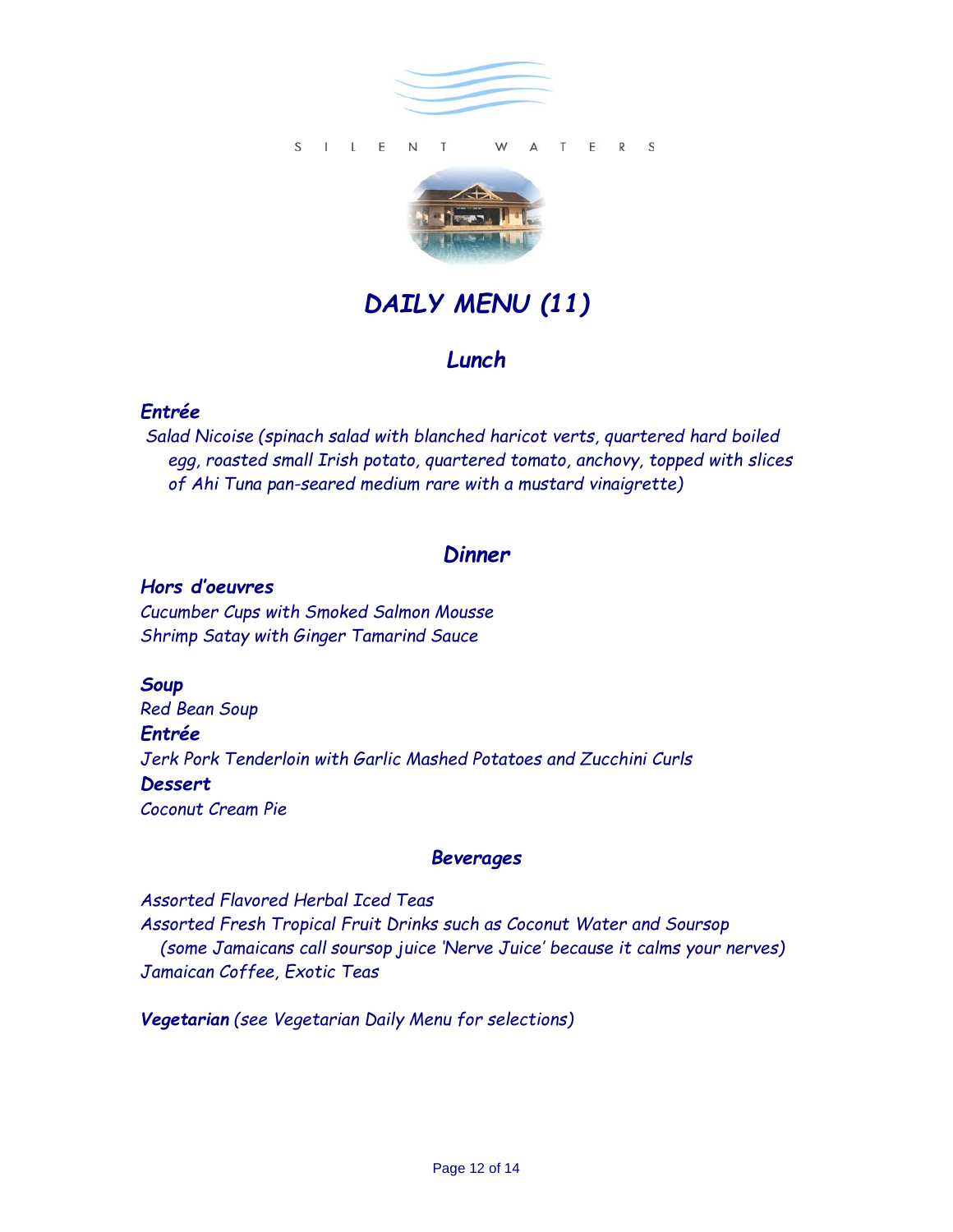

S I L E N T T E R S W  $\triangle$ 



# *DAILY MENU (12)*

# *Lunch*

### *Entrée*

*Lasagna with Meat Sauce, or Marinara Sauce served with Garlic Bread*

# *Dinner*

#### *Hors d'oeuvres*

*Spring Rolls with Mango Dipping Sauce Jerk Spiced Chicken Wings*

#### *Soup*

*Chicken Gumbo Soup*

#### *Entrée*

*Grilled Rosemary Rubbed Lamb Chops, with Mint Sauce, Potato Galette (thinly sliced potatoes layered with clarified butter pressed and roasted until golden brown and sliced into wedges) and Glazed Carrot Coins*

#### *Dessert*

*Pineapple Upside Down Cake*

#### *Beverages*

*Assorted Flavored Herbal Iced Teas Assorted Fresh Tropical Fruit Drinks such as Coconut Water and Soursop (some Jamaicans call soursop juice 'Nerve Juice' because it calms your nerves) Jamaican Coffee, Exotic Teas*